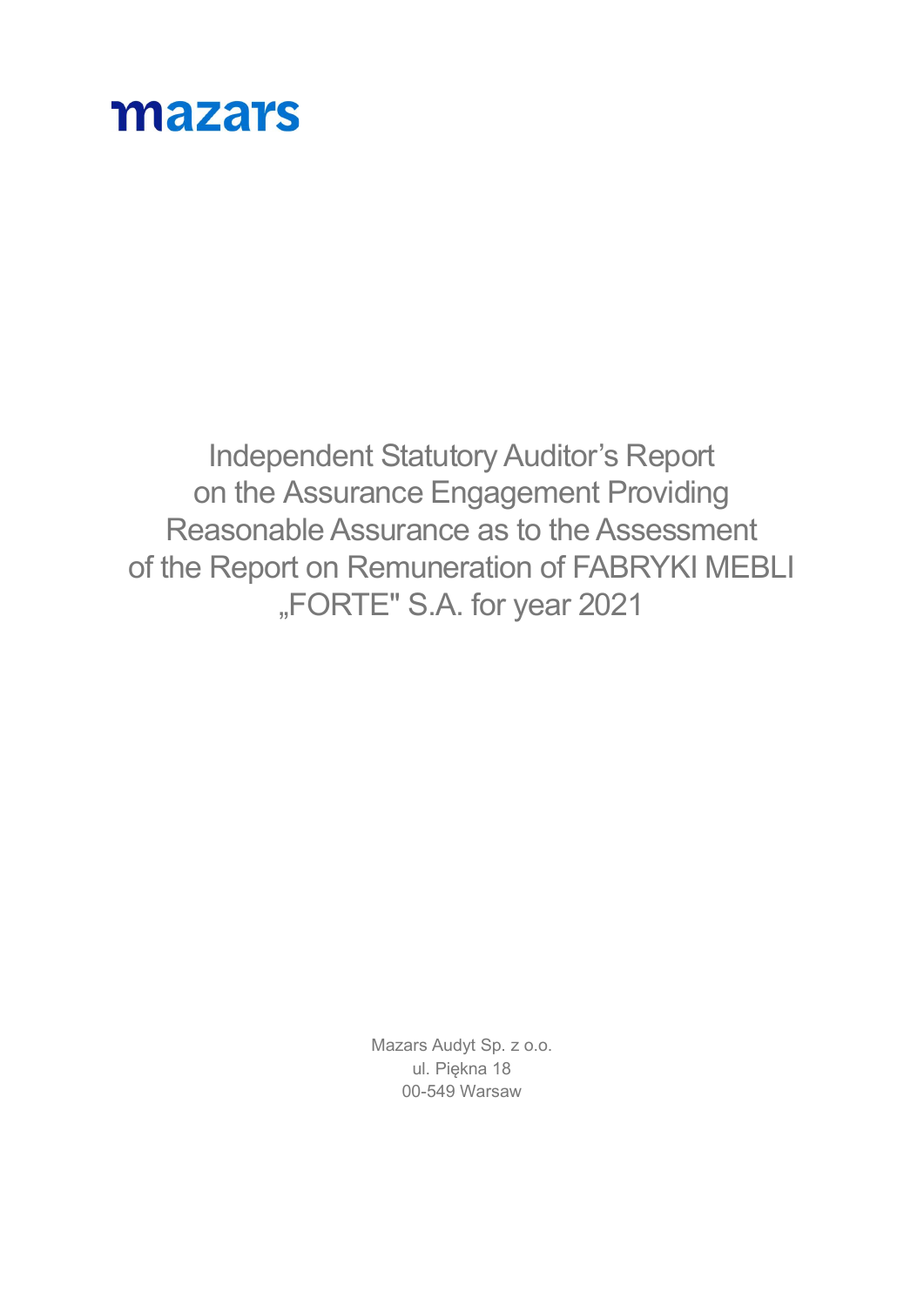## INDEPENDENT STATUTORY AUDITOR'S REPORT ON THE ASSURANCE ENGAGEMENT PROVIDING REASONABLE ASSURANCE

Translation of the document originally issued in Polish

To the General Meeting and the Supervisory Board of FABRYKI MEBLI "FORTE" S.A.

We have been engaged to assess the accompanying report on remuneration of FABRYKI MEBLI "FORTE" S.A. (hereinafter "the Company") for year 2021 in terms of the completeness of information contained therein as required by Article 90g sections 1-5 and section 8 of the Act on Public Offering and Conditions Governing the Introduction of Financial Instruments to an Organized Trading System and Public Companies of 29 July 2005 (consolidated text: Journal of Laws of 2021, item 1983 as amended) (hereinafter "Act on Public Offering").

#### Identification of Criteria and Description of the Subject of the Engagement

The report on remuneration was prepared by the Supervisory Board in order to meet the requirements of Article 90g section 1 of the Act on Public Offering. The applicable requirements concerning the report on remuneration are laid out in the Act on Public Offering.

The requirements described in the preceding sentence provide the basis of the report on remuneration and form, in our opinion, appropriate criteria to formulate a conclusion providing reasonable assurance.

In accordance with the requirements of Article 90g section 10 of the Act on Public Offering, the report on remuneration is subject to the statutory auditor's assessment with respect to the inclusion of information required under Article 90g sections 1-5 and 8 of the Act on Public Offering. This report has been prepared to meet this requirement.

We define the statutory auditor's assessment mentioned in the preceding sentence and providing the basis for formulating our conclusion giving reasonable assurance as the assessment whether, in all material respects, the scope of information presented in the report on remuneration is complete and the information was disclosed with level of detail required by the Act on Public Offering.

#### Responsibility of the Supervisory Board Members

In accordance with the Act on Public Offering the Supervisory Board Members of the Company are responsible for preparing the report on remuneration in accordance with the applicable legal regulations, and in particular for the completeness of this report and the information contained therein.

The responsibility of the Supervisory Board also includes the design, implementation, and maintenance of such internal control as determined to be necessary to enable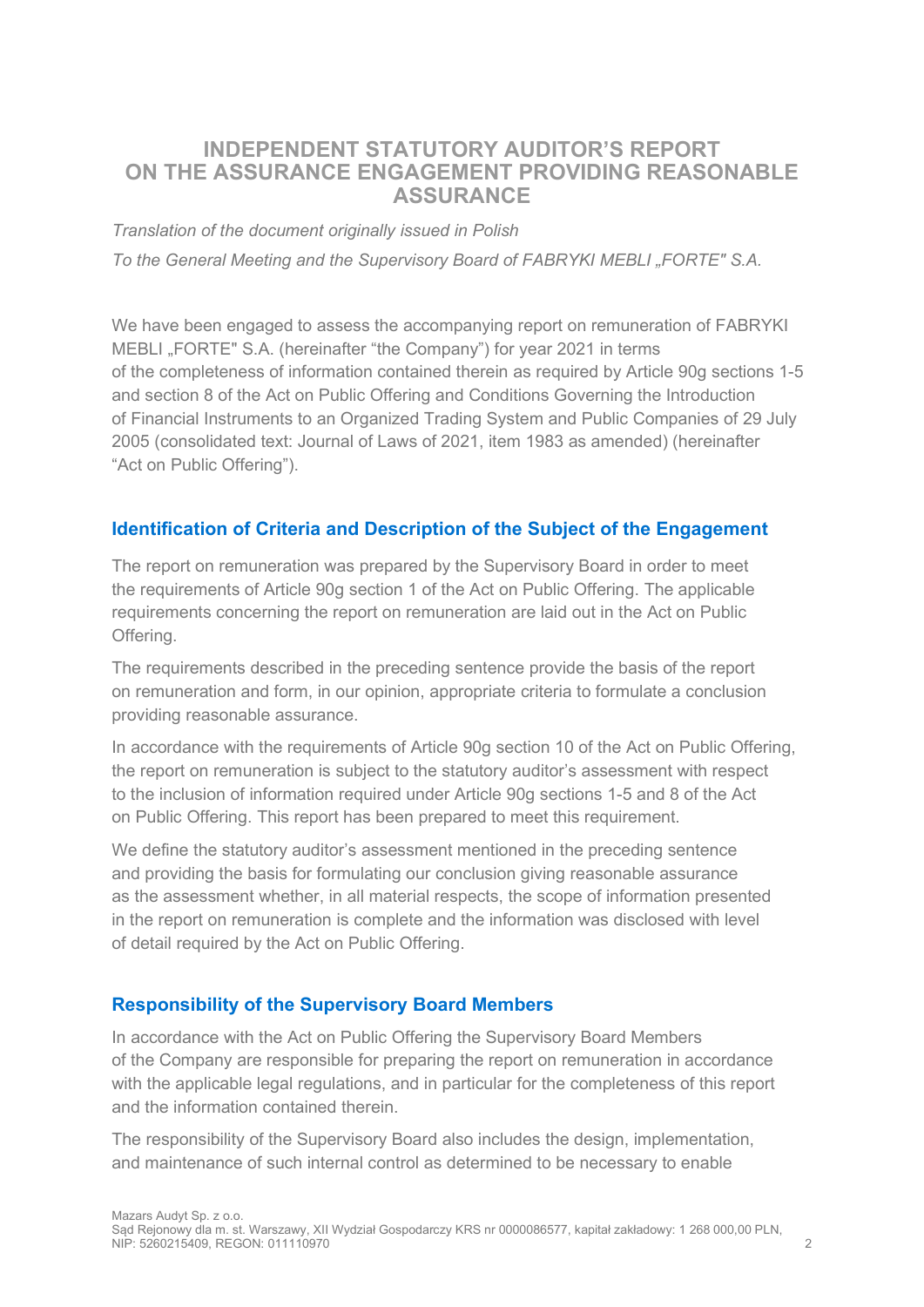the preparation of the complete report on remuneration that is free from material misstatement due to fraud or error.

### Statutory Auditor's Responsibility

Our objective was to assess the completeness of information included in the accompanying report on remuneration with respect to the criterion defined in the Identification of criteria and description of the subject of the engagement section and formulate based on the evidence obtained an independent conclusion of the assurance engagement performed providing reasonable assurance.

We performed our assurance engagement in accordance with the National Standard on Assurance Engagements Other than Audit and Review 3000 (Revised) in the form of the International Standard on Assurance Engagements 3000 (revised) – 'Assurance Engagements Other than Audits or Reviews of Historical Financial Information adopted by resolution no. 3436/52e/2019 of the National Council of Statutory Auditors of 8 April 2019, as amended (hereinafter "NSAE 3000 (R)").

This standard imposes an obligation on the auditor to plan and execute procedures in order to obtain reasonable assurance, that the report on remuneration was prepared in a complete manner in accordance with specified criteria.

Reasonable assurance is a high level of assurance but is not a guarantee that an engagement conducted in accordance with the NSAE 3000 (R) will always detect a material misstatement when it exists.

The procedures selected depend on the auditor's judgment, including the assessment of the risk of material misstatements due to fraud or error. When performing risk assessment and in order to design appropriate procedures to be performed the auditor takes into consideration the internal controls related to the preparation of the complete report, which can provide the auditor with sufficient and appropriate evidence. The assessment of the internal controls was not performed for the purpose of expressing a conclusion on the effectiveness of the internal control.

#### Summary of the Work Performed and Limitations of our Procedures

Procedures performed by us included in particular:

- getting acquainted with the report on remuneration and comparison of information contained therein to the applicable requirements;
- getting acquainted with the resolutions of the General Meeting of the Company concerning the remuneration policy of the Management Board and Supervisory Board Members and resolutions of the Supervisory Board detailing them;
- determining, by comparison to corporate documents, the list of persons with respect to which it is required to disclose information in the report on remuneration;
- determining whether all information provided for by the criteria concerning the preparation of the report on remuneration has been disclosed by inquiries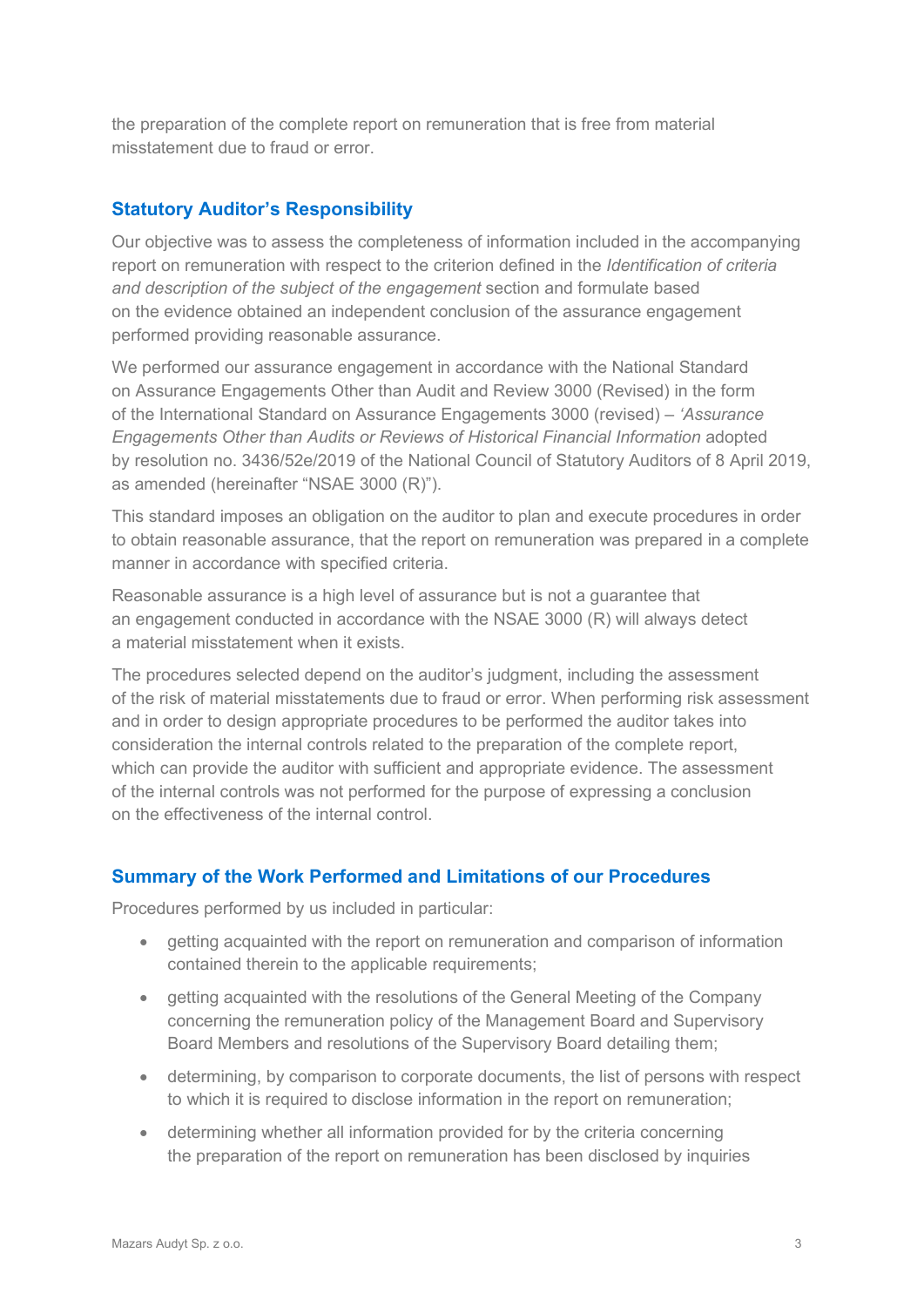to persons responsible for preparing the report, and where applicable, directly to persons concerned by the disclosure requirement.

Our procedures were aimed exclusively at obtaining evidence that the information included by the Supervisory Board in the report on remuneration in terms of their completeness complies with the applicable requirements. The objective of our works was not to assess the sufficiency of information included in the report on remuneration in terms of the preparation of the report on remuneration nor to assess the correctness and reliability of information included therein, in particular with respect to the disclosed amounts, in which the estimates made for previous years, numbers, dates, breakdown, methods of allocation and compliance with the remuneration policy adopted by the Management Board.

The report on remuneration was not subject to audit in the sense of National Standards on Auditing. During the assurance procedures carried out we have not performed an audit or review of information used to prepare the report on remuneration and therefore we do not assume the responsibility for issuing or updating any reports or opinions on historical financial information of the Company.

We believe that the evidence we have obtained is sufficient and appropriate to provide a basis for our conclusion.

#### Ethical Requirements, including Independence

While performing the assurance engagement, the statutory auditor and the audit firm have complied with the independence requirements and other ethical requirements as specified by the International Code of Ethics for Professional Accountants (including International Independence Standards) issued by the International Ethics Standards Board for Accountants ("the IESBA Code"), adopted by resolution of the National Council of Statutory Auditors No. 3431/52a/2019 of 25 March 2019 on the principles of professional ethics for statutory auditors. The IESBA Code is based on the fundamental principles related to integrity, objectivity, professional competence and due care, confidentiality, and professional behavior. We have also complied with other independence and ethical requirements which are applicable to such assurance engagement in Poland.

#### Quality Control Requirements

The audit firm applies National Standard on Quality Control as per International Standard on Quality Control 1 Quality Control for Firms that Perform Audits and Reviews of Financial Statements, and Other Assurance and Related Services Engagements as adopted by resolution no. 2040/37a/2018 of the National Council of Statutory Auditors of 3 March 2018, as amended (hereinafter "NSQC").

In accordance with NSQC the audit firm maintains a comprehensive system of quality control including documented policies and procedures regarding compliance with ethical requirements, professional standards, and applicable legal and regulatory requirements.